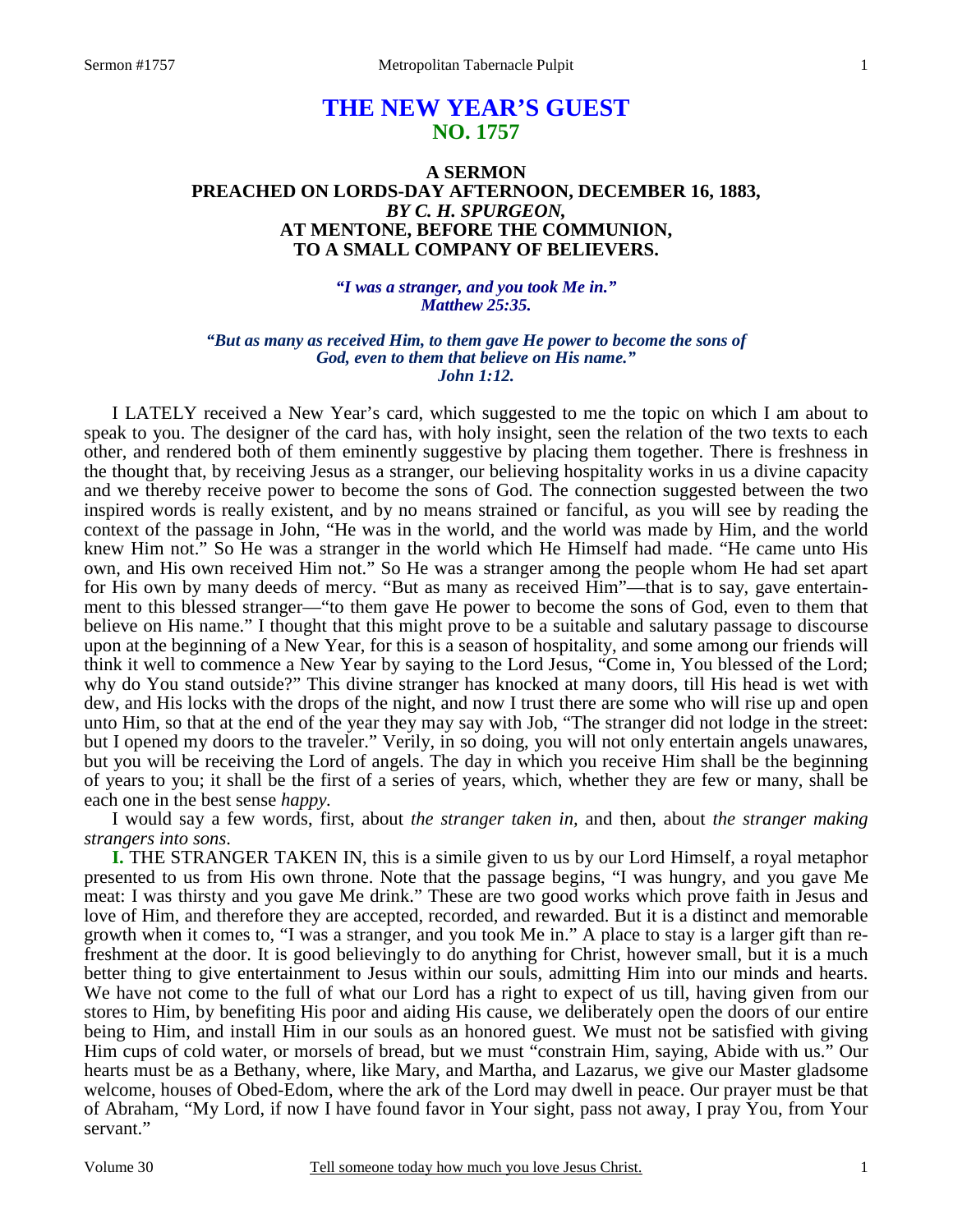The most important word of our text is *stranger,* and its light casts a hue of strangeness over the whole passage. Here are three strange things. The first is *that the Lord Jesus should be a stranger here below*. Is it not a strange thing that, "He was in the world, and the world was made by Him," and yet He was a stranger in it? Yet is it not a whit stranger than true, for when He was born, there was no room for Him in the inn? Inns had open doors for ordinary strangers, but not for Him, for He was a greater stranger than any around Him. It was Bethlehem of David, the seat of the ancient family to which He belonged, but alas, He had become "a stranger unto His brethren, and an alien unto His mother's children," and no door was opened unto Him. Soon there was no safe room for Him in the village itself, for Herod the king sought the young child's life, and He must flee into Egypt, to be a stranger in a strange land, and worse than a stranger—an exile and a fugitive from the land where by birthright He was king. On His return, and on His public appearing, there was still no room for Him among the mass of the people. He came to His own Israel, to whom prophets had revealed Him, and types had set Him forth, but they would have none of Him. "He was despised and rejected of men." He was the man "whom men abhorred," whom they so much detested that they cried, "Away with Him! Crucify Him! Crucify Him!" Yes, the world so little knew Him that they must necessarily hang up the Lord of glory on a cross, and put "the Holy One and the Just" to a felon's death. Jew and Gentile alike conspired to prove how truly He was a stranger, the Jew said, "As for this fellow, we know not from where He is," and the Roman asked Him, "Where are You from?" Now, that Christ should be such a stranger was indeed a sadly singular thing, and yet we need not wonder, for how should a wicked, selfish world know Jesus or receive Him? The Lord's own had been forewarned of this in ancient type, for long before the Lord appeared in the flesh He had shown Himself as a stranger to the faithful. He came in angelic form to Abraham, and thus we read the story, "And he lifted up his eyes and looked, and lo, three men stood by him: and when he saw them, he ran to meet them from the tent door, and bowed himself toward the ground. And said, My Lord, if now I have found favor in Your sight, pass not away, I pray you, from Your servant: Let a little water, I pray You, be fetched, and wash Your feet, and rest yourselves under the tree: and I will fetch a morsel of bread, and comfort you your hearts." The Lord, who stands out in the center of the three, was a stranger, and the father of the faithful entertained Him, in type of what all the faithful of every age will do. This is He of whom Jeremiah said, "O the hope of Israel, the Savior thereof in time of trouble, why should You be as a stranger in the land, and as a wayfaring man that turns aside to tarry for a night?" Yet with this fair warning it still remains sadly singular that, coming on an errand of mercy, our Lord should find so scant a welcome, should be so little known, so seldom recognized, so harshly entreated. Truly as Egypt made Israel to serve with rigor, so have we made this patient stranger to serve with our sins, and wearied Him with our iniquities. The Son of man had not where to lay His head. Luke says the barbarians showed Paul and his friends no little kindness, but men were worse than barbarians to their Savior. Shall the servant be better treated than his Master or the disciple than his Lord? "Behold what manner of love the Father has bestowed upon us, that we should be called the sons of God: therefore the world knows us not, because it knew Him not."

 Another strange thing is that *we should be able to receive the Lord Jesus as a stranger*. He has gone into glory and will He always say of us, "I was a stranger and you took Me in"? Yes, He will say so, if we render to Him that spiritual hospitality of which He here speaks. This can be done in several ways.

 Brethren and sisters in Christ, for such I trust you are, we can receive Christ as a stranger when believers are few and despised in any place. We may sojourn where worldliness abounds and religion is at a discount, and it may need some courage to swear our faith in Jesus. Then have we an opportunity of winning the approving word, "I was a stranger, and you took Me in." There is a sure proof of love in receiving our Lord as a stranger. If the Queen desired again to visit Mentone, every villa would be gladly placed at her disposal, but were she driven from her empire, and reduced to be a poor stranger, hospitality to her would be a greater test of loyalty than it is today. When Jesus is in low esteem in any place, and He sometimes is so, let us be all the more bold to avow our allegiance to Him. I fear that many professors take their color from their company, and are fellows with the irreligious and the unbelieving. These cry, "Hosanna," with the multitude of the Lord's admirers, but in heart they have no love to the Son of God. Our loyalty to Christ must never be a matter of latitude and longitude, we must love Him in every land, honor Him when the multitude disregard Him, and we must speak of Him when all forget Him.

 Again, we have the Lord's own warrant for saying that if we show brotherly kindness to a poor saint we entertain the Lord Himself. If we see a sincere Christian in need, or despised, and ridiculed, and we say, "You are my brother, it matters not what garb you wear, the name of Christ is named on you, and I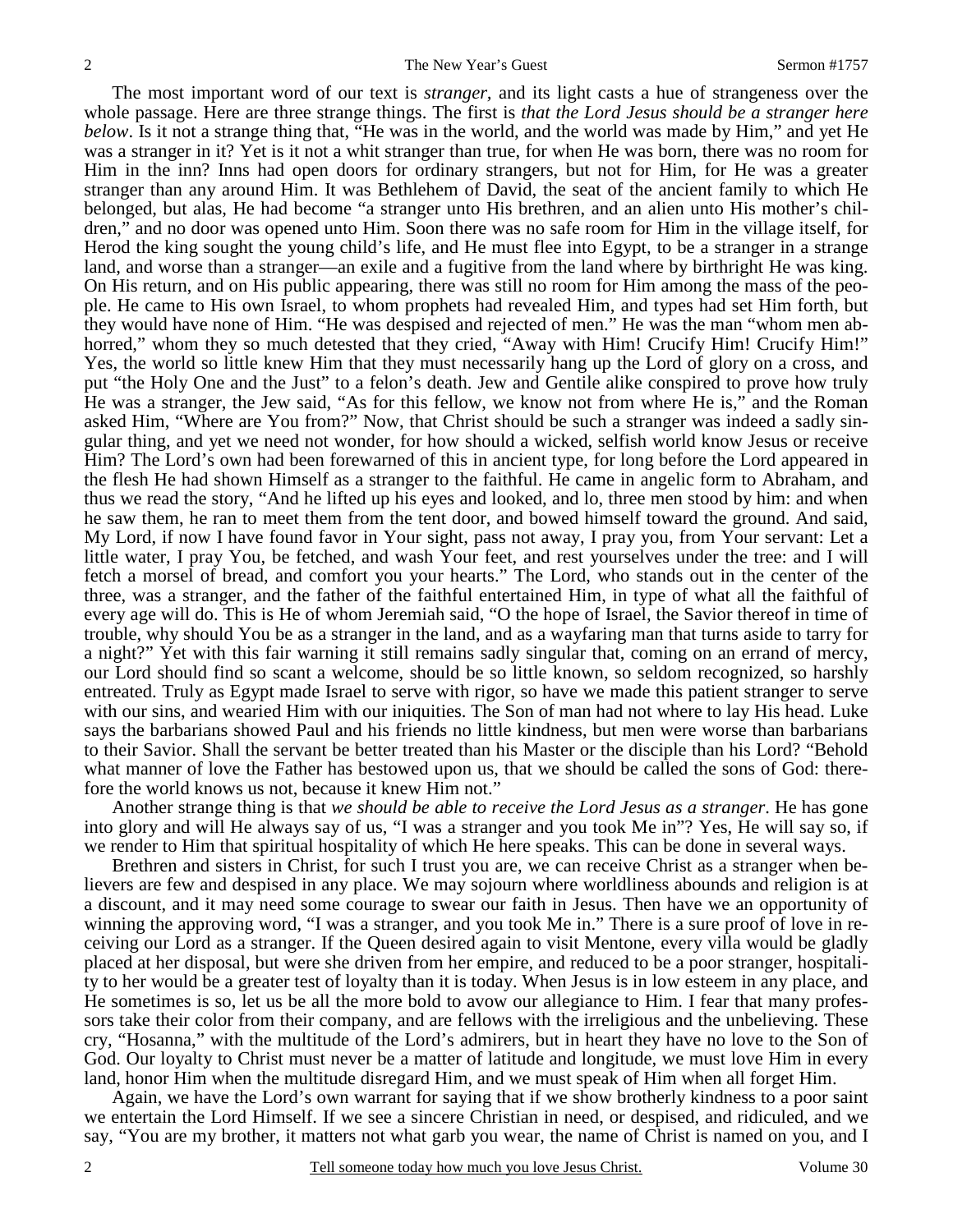suffer with you. I will relieve your needs and share your reproach," then the glorious Lord Himself will say to us at the last, "Inasmuch as you have done it unto one of the least of these, My brethren, you have done it unto Me." It does seem passing strange, though I thus speak, that you and I should still be able to entertain our Lord and yet it is so. We do not wonder that the righteous with a humble truthfulness exclaim, "Lord, when did we see You hungry and feed You? Or thirsty and gave You drink? When did we see You a stranger and took You in?" Neither are we free from admiring surprise. We also cry, "Will God in very deed dwell with men upon the earth? Will He accept hospitality at our hands?" It is even so.

 Again, we may entertain the stranger Christ by holding fast His faithful word when the doctrines taught by Himself and His apostles are in ill repute. Nowadays the truth which God has revealed seems of less account with men than their own thoughts and dreams, and they who still believe Christ's faithful word shall have it said of them, "I was a stranger, and you took Me in." When you see revealed truth, as it were, wandering about in sheepskins and goatskins, being destitute, afflicted, tormented, and no man says a good word for it, then is the hour come to avow it because it is Christ's truth, and to prove your fidelity by counting the reproach of Christ greater riches than all the treasures of Egypt. Oh, scorn on those who only believe what everybody else believes, just because they must be in the swim with the majority. These are but dead fish borne of the current, and they will be washed away to a shameful end. As living fish swim against the stream, so do living Christians pursue Christ's truth against the set and current of the times, defying alike the ignorance and the culture of the age. It is the believer's honor, the chivalry of a Christian, to be the steadfast friend of truth when all other men have forsaken it.

 So, also, when Christ's precepts are disregarded, His day forgotten, and His worship neglected, we can come in, take up our cross, and follow Him, and so receive Him as a stranger. To be sure, some will say, "Those people are fanatical Methodists, or strait-laced Presbyterians," but what of that? It matters nothing to us what the world thinks of us, for we are crucified to it and it to us. If our Lord has laid down a rule, it is ours to follow it, and find rest unto our souls in so doing, yes, and a special rest in doing it, when by so doing we are securing that blessed sentence, "I was a stranger, and you took Me in." Death itself for His sake would be a small matter if thereby we secured that priceless word.

 Once more, that spiritual life, which is the innermost receiving of Christ; that new life, which no man knows but he that has received it; that quickening of the Spirit, which makes the Christian as much superior to ordinary men as men are above dumb, driven cattle—if we receive that blessed gift, then shall we with emphasis be entertaining our Lord as a stranger. Profession is abundant, but the secret life is rare. The name to live is everywhere, but where is the life fully seen? To *be* rather than to talk, to *enjoy* rather than to pretend, to have Christ truly within—this is not every man's attainment, but those who have it are among the God-like ones, the true sons of God.

 A third strange thing is the fact that *Jesus will deign to dwell in our hearts*. Such a one as Jesus in such a one as I am! The King of glory in a sinner's bosom! This is a miracle of grace, yet the manner of it is simple enough. A humble, repenting faith opens the door, and Jesus enters the heart at once. Love shuts the door with the hand of penitence, and holy watchfulness keeps out intruders. Thus is the promise made good, "If any man hears My voice, and opens the door, I will come in to him, and will sup with him, and he with Me." Meditation, contemplation, prayer, praise, and daily obedience, keep the house in order for the Lord, and then follows the consecration of our entire nature to His use as a temple, the dedication of spirit, soul, and body, and all their powers, as holy vessels of the sanctuary; the writing of "Holiness unto the Lord," upon all that is about us, till our everyday garments become vestments, our meals sacraments, our life a ministry and ourselves priests unto the Most High. Oh, the supreme condescension of this indwelling! He never dwelt in angels, but He resides in a contrite spirit. There is a world of meaning in the Redeemer's words, "I in them." May we know them as Paul translates them, "Christ in you, the hope of glory."

**II.** A few words must suffice upon THE STRANGER MAKING STRANGERS INTO SONS, "As many as received Him, to them gave He power to become the sons of God, even to them that believe on His name." Yes, beloved, the moment Christ is received into our hearts by faith we are no more strangers and foreigners, but of the household of God, for the Lord *adopts us* and puts us among His children. It is a splendid act of divine grace, that He should take us who were heirs of wrath, and make us heirs of God, joint-heirs with Jesus Christ. Such honor has all the saints, even all that believe on His name.

 There is more to follow. The designation of sons brings with it *a birth* into the actual condition of sons. The privilege brings with it the power, the name is backed up and warranted by the nature, for the